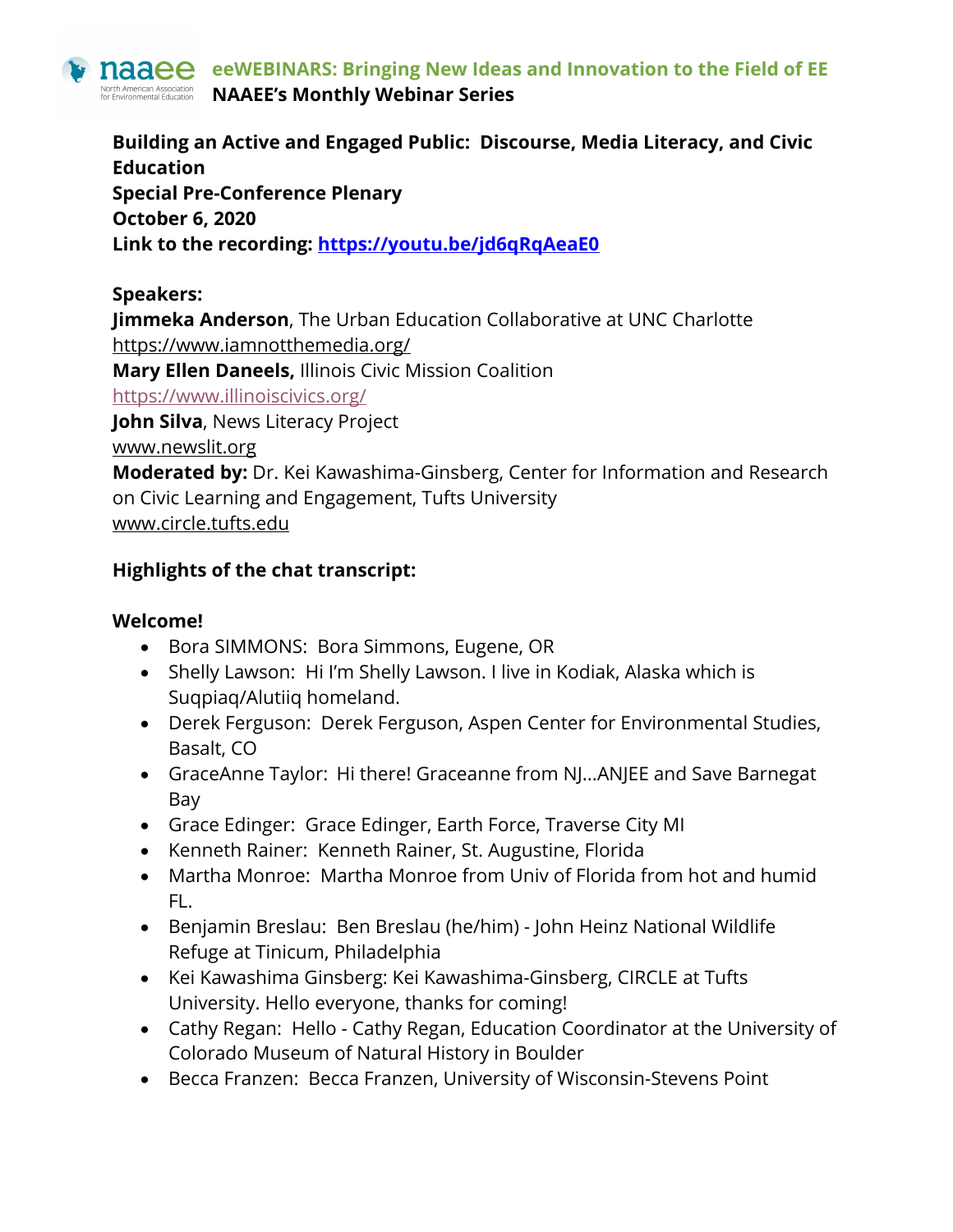### **naaee** eeWEBINARS: Bringing New Ideas and Innovation to the Field of EE **OFTh American Association NAAEE's Monthly Webinar Series**

- Kelsey McNicholas:Hi there, Kelsey McNicholas here from Atlanta GA. Coordinator of Georgia Mountains Children's Forest Network
- Joy Hazell: Joy Hazell, University of Florida, Gainesville, FL
- Tania Pollak: Tania Pollak, San Francisco State University
- Gregory Goebel: Gregory Goebel: Educational Program Coordinator @ FAU Pine Jog Environmental Education Center in West Palm Beach, FL
- Chaneen Haler: Chaneen H (she/her), Greenville County Soil and Water Conservation District in Greenville, SC
- Allison Collins: Allison Collins, San Joaquin County Office of Education, La Honda, CA
- Anne Umali (she/her), NAAEE: Hello! Anne, joining you all from Virginia :) too.
- Kathryn Kurtz: Kathryn Kurtz Pacific Education Institue Squaxin and Nisqually traditional lands - Olympia WA
- Alyssa McConkey: Alyssa McConkey from Earth Force—Ft Collins CO
- T'Noya Thompson: T'Noya, joining in from Houston TX! Hello all!
- Katherine Smith: Katherine Smith. Lexington, KY. AmeriCorps member with Environmental Education Leadership Corps
- Sarah Davis: Sarah Davis joining from Sarasota, FL UF/IFAS Extension EE Affiliates LEEF and SEEA
- Pearl Lam: Pearl from Tucson, AZ! Arizona Project WET, University of Arizona.
- Billy Bennett: Billy Bennett, Executive Director, Kentucky Environmental Education Council
- Sarah Davis: @Judy I always love all of your fun graphics and powerpoint images - thank you for the smiles they put on my face=)

## **What is one thing that relaxes you/brings you joy right now?**

- Benjamin Breslau: Dinner with my family
- Kenneth Rainer: Nature outside my window
- Kathryn Kurtz: garen vegetables and herbs
- Judy Braus: I love biking!!!
- Heather Kuhlken: Spending time in nature with my children
- Cathy Regan: Time in my garden
- Susan Cox: Watching the sun rise (now that it comes up later)
- Ashley Belle: Long hikes
- Betsy Wilkening: Play with my dogs
- Elisa Rudolph: deep breaths!
- Derek Ferguson: Recreating outdoors
- Renee Strnad: Kayaking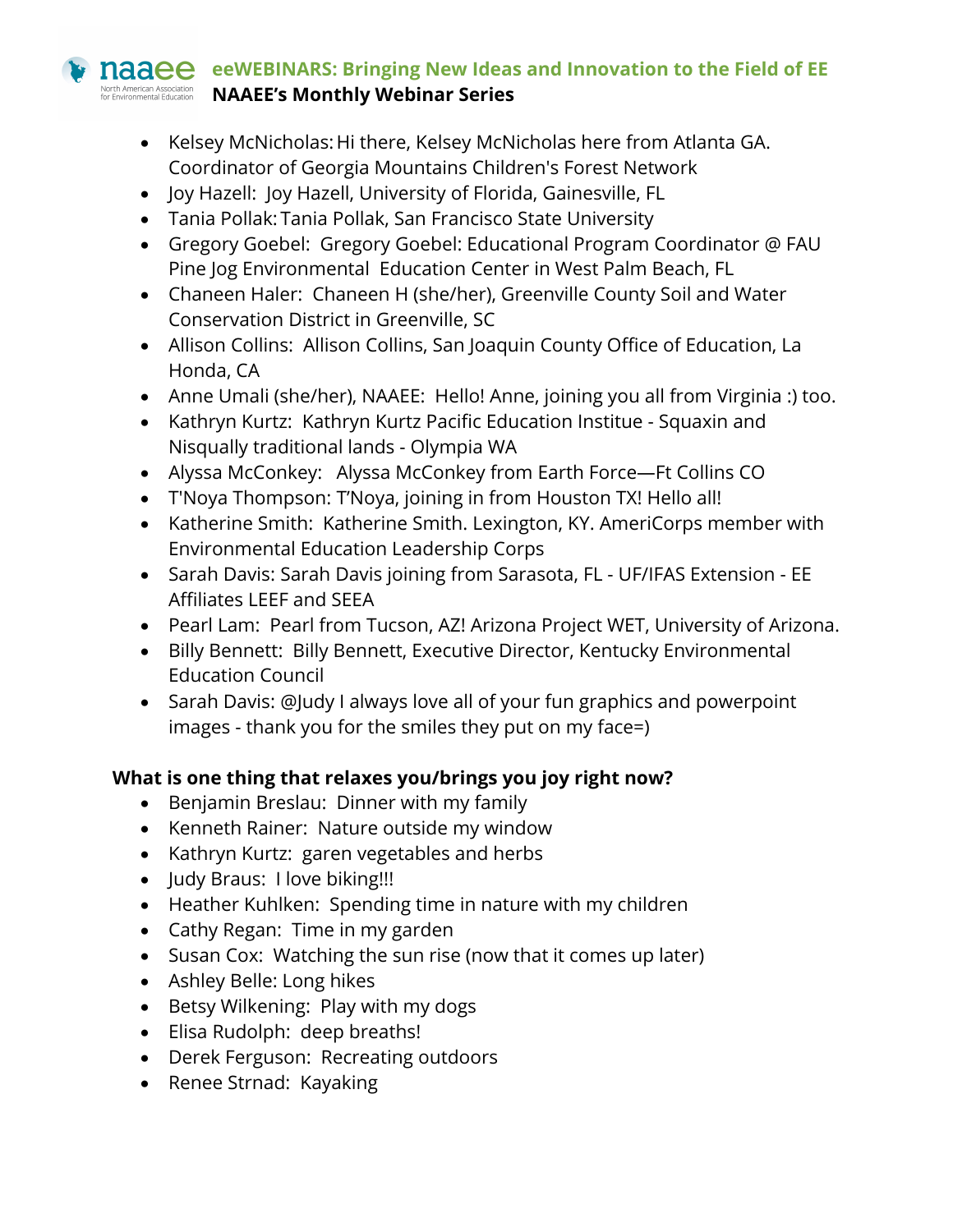# **naaee** eeWEBINARS: Bringing New Ideas and Innovation to the Field of EE A*DER A MERE CONG A ASSOC*LACTON AN A CONSTRANT A CONSIGNATION AND THE SCRIES

- Katherine Smith: Biking, quilting
- Katie-Lyn Bunney: Hiking, knitting
- Grace Edinger: Journal + hiking
- Shelly Lawson: Facetiming with my nieces having zoom talent shows with them. Art!
- Kelsey McNicholas:Yard/garden
- Billy Spitzer: I have found it really helpful to read (not watch) the news. Also, lots of time outside, every day!
- Alyssa McConkey: also the garden!
- Becca Franzen: spending time on the water
- Barbara Martinez-Guerrero: cooking with my kids
- Joy Hazell: adopted a dog!
- Billy Bennett: Long walks in the early morning
- Allison Collins: Reading stories with my four year old.
- Mandy Baily: surf and yoga
- T'Noya Thompson: Playing outside with my daughter!
- Mary Ellen Daneels: Home Reno inside and out
- Anne Ackerman: Daily walks with my dog and family- working in the garden
- Martha Monroe: Baking -- AND Eating!
- Kya-Marina Le: drives on Pacific Coast Highway
- Mary Ford: Calms my nerves to take action related to the election, helping get out the vote.
- Shayla Bruce: Cooking :)
- Julie Watson: Hiking and running!
- Sarah Fisher: Creating a food forest in my yard
- Shelly Lawson: Daily dog walks, nature photography
- Billy Spitzer: Lots of cooking and baking
- R Laurence Davis: Getting up into the mountains here in NH during this glorious fall season
- Sarah Davis: spending time on the water
- Mary Ellen Daneels: Can I come visit you folks to help me destress?

#### **Resources & Chat Highlights**

- Mary Ellen Daneels: You might find this segment from **CBS Sunday Morning about the importance of civil discourse as we get closer to election day.** https://www.cbsnews.com/video/the-importance-of-civics-lessons/
- Mary Ellen Daneels: Here is a segment on **NPR featuring Kei** from last month about **youth engagement this election season.**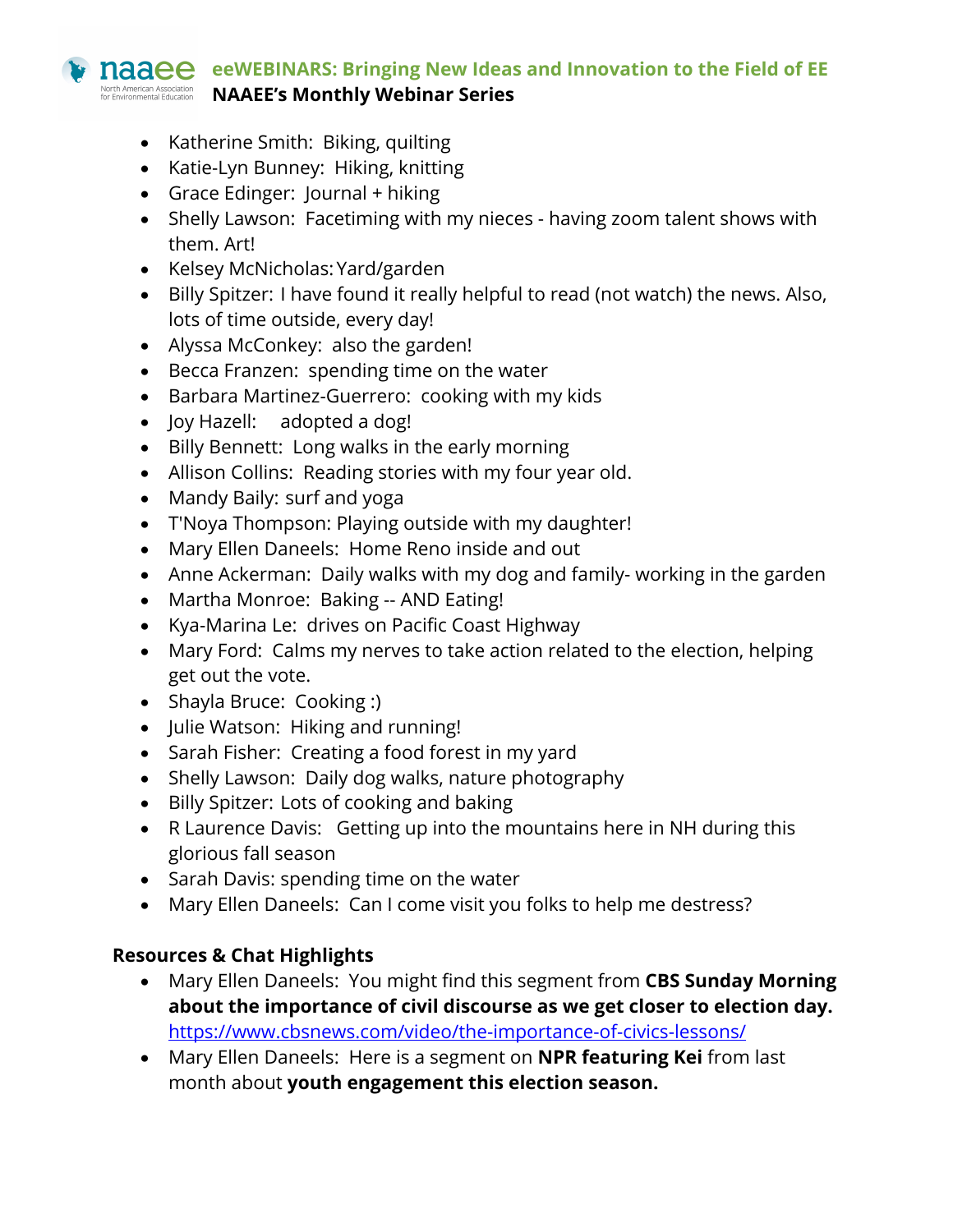# **naaee** eeWEBINARS: Bringing New Ideas and Innovation to the Field of EE **DED** American Association **NAAEE's Monthly Webinar Series**

https://www.npr.org/2020/09/05/910102497/young-voter-engagement-inthis-years-election

- Mary Ellen Daneels: **Mikva Challenge** is hosting a FREE event tomorrow from 6-7 p.m. Chicago time on Teaching During this Time of Polarization if anyone is interested. https://mikvachallenge.org/blog/the-impact-of-politicalpolarization-on-teaching/
- **CIRCLE has a great Youth Electoral Significance (YES) Index** that you might find interesting post webinar. https://circle.tufts.edu/explore-ourdata/youth-electoral-significance-index
- Sarah Johnson: I've noticed over and over the lack of teen boys participating in climate change work I'm involved in… it's an interesting observation
- Mary Ellen Daneels: if this is intriguing to you, you might like this white paper helpful. **Let's Go There: Race, Ethnicity, and a Lived Civics Approach to Civic Education**

https://static1.squarespace.com/static/5e20c70a7802d9509b9aeff2/t/5e66cd 4feddd0f57bb759f21/1583795568756/LetsGoThere\_Paper\_V17.pdf

- Mary Ellen Daneels: Here is a great **article from CIRCLE describing 18 things those under 18 can do to engage in the elections.** https://circle.tufts.edu/latest-research/growing-voters-18-ways-youth-under-18-can-contribute-elections
- Sarah Johnson: I know of high school students who don't know about post offices, where they are located and how they work…
- Mary Ellen Daneels: We have more **cross curricular resources to #teach 2020** and foster authentic engagement in our **Election 2020 Toolkit** https://www.illinoiscivics.org/resources/election-2020-toolkit
- Mary Ellen Daneels: The kids I work with say I am old if I am on FB LOL
- Katrina Thomas: I have a feeling that Facebook percentage is going to get lower.
- Mary Ellen Daneels: **Stanford has great open resources to teach and measure civic online reasoning.** https://cor.stanford.edu/
- Mary Ellen Daneels: @Rebecca Rolnick- I created a digital breakout on how to vote if interested. Happy to share for your webinar on the same topic. It is not a breakout session. It is **a breakout room/escape room activity** to engage people during your webinar. Here is the lesson plan you can adapt for your use. http://documents.mccormickfoundation.org/lessonplans/illinois-voting-101.pdf
- Betsy Wilkening: **Fake news game** https://www.getbadnews.com/#intro And **Cranky Uncle from John Cook** https://crankyuncle.com/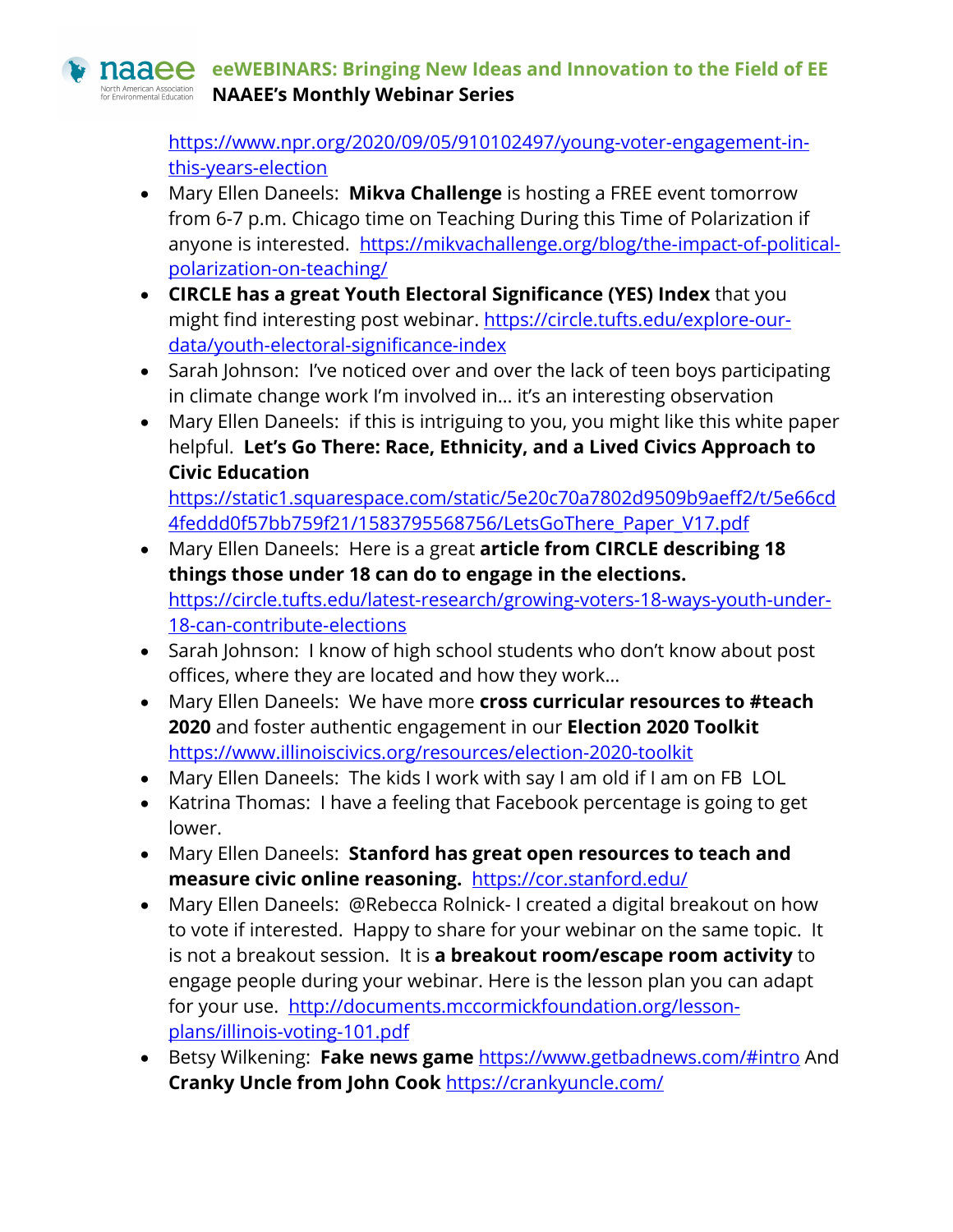## **naaee** eeWEBINARS: Bringing New Ideas and Innovation to the Field of EE **Drith American Association NAAEE's Monthly Webinar Series**

- R Laurence Davis: When I taught Env Sci at the University level (retired now), evaluating credibility of news and internet sites was a theme that ran through the whole class. Would have been interesting to survey them before and after (not in my wheelhouse-I'm a geologist).
- Judy Braus: How should we live together?
- Sarah Johnson: this is such a great conversation! Thank you NAAEE for hosting this
- Martha Monroe: Thomas Jefferson in 1820: I know no safe depository of the ultimate powers of society but the people themselves; and if we think them not enlightened enough to exercise their control without a wholesome discretion, the remedy is not to take it from them, but to inform their discretion.
- Sara Burrell: How do we teach and encourage news literacy when so many of our older role models demonstrate and propagate such poor media literacy and civic engagement?
- Mary Ellen Daneels: Here is a great **one pager about dialogue vs. debate**. https://www.usip.org/sites/default/files/2017- 01/Dialogue%2Bvs%2BDebate%2B-%2BUSIP%2BGlobal%2BCampus.pdf
- Mary Ellen Daneels: For those interested, I did a **webinar for NAAEE on how to create a climate for navigating difficult conversations.** https://naaee.org/eepro/learning/webinars/webinar-navigating-difficult
- Mary Ellen Daneels: Here is a link to the second webinar that specifically shares how to structure dialogues and match the right strategy with your purpose. https://naaee.org/eepro/learning/webinars/webinar-navigatingdifficult-0
- Mary Ellen Daneels: Here is a link to Jimmeka's great website! https://www.iamnotthemedia.org/
- Kelsey McNicholas:What hopeful and powerful work, Jimmeka! Thank you for sharing it with us!
- Molly Gillespie: Jimmeka, I am so thrilled to know this work exists- so important for our youth! Thank you!
- T'Noya Thompson: This is such a wonderful conversation and such great information! Thank you all for all of the work you do!
- R Laurence Davis: This discussion is particularly relevant to science education and science-based EE. We have to separate "beliefs from facts. In the end, we, as scientists, have to ask the Earth in order to verify things. This is where it gets messy as the Earth refuses to be tidy. Most of the public does